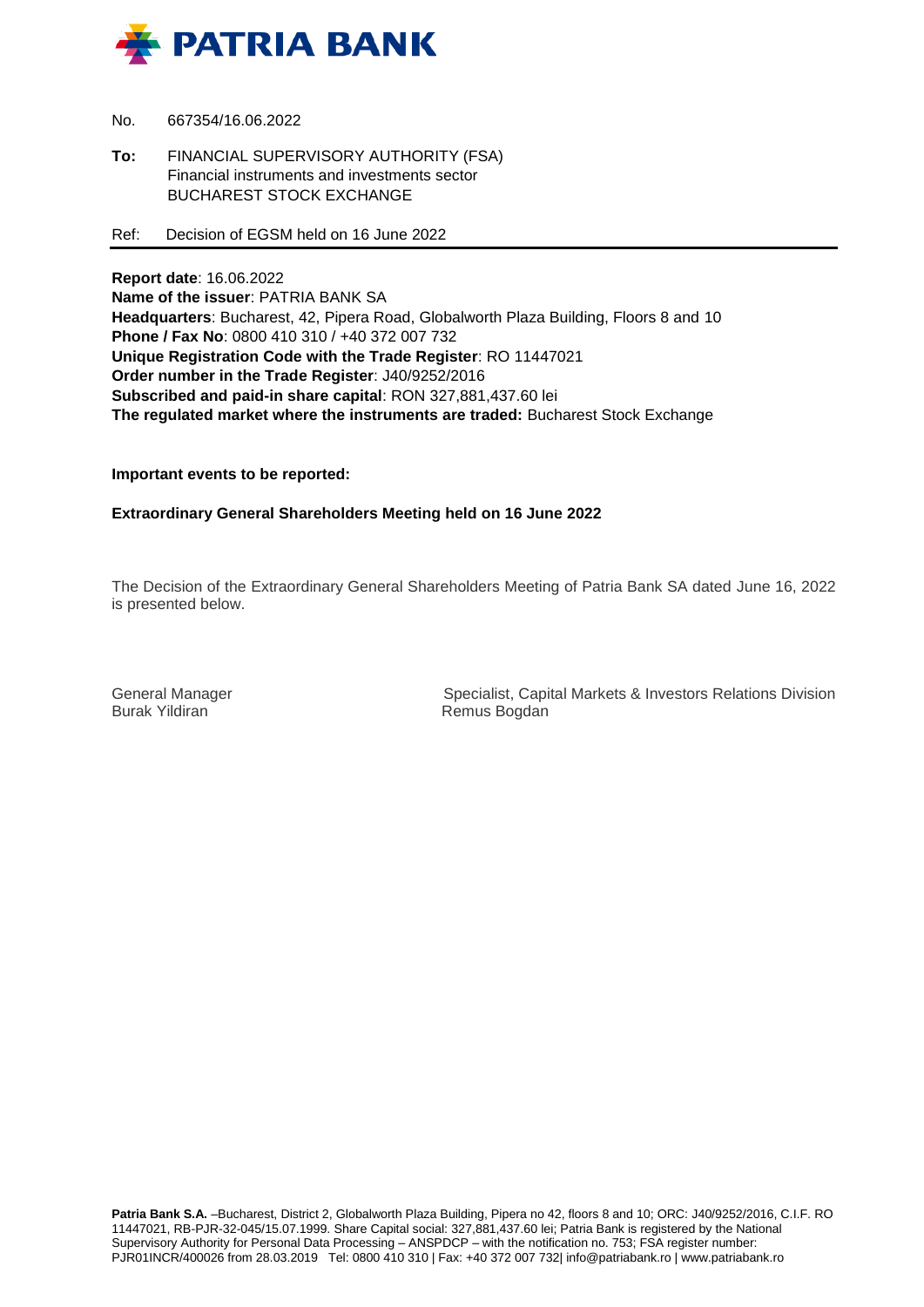

# **RESOLUTION OF THE EXTRAORDINARY GENERAL SHAREHOLDERS MEETING OF**

## **PATRIA BANK S.A.**

**No. 1 / 16.06.2022**

The Extraordinary General Shareholders Meeting of Patria Bank S.A. (the "**Assembly**"), company managed under unitary system, incorporated and operating under Romanian law with registered office in Bucharest, District 2, 42 Pipera Road, Globalworth Plaza building, floors 8 and 10, registered at the Trade Registry Office before Bucharest Court under no. J40/9252/2016, European Unique Identifier (EUID) ROONRC.J40/9252/2016, sole registration number 11447021, fiscal attribute RO, registered with Banking Register under no. PJR-32-045/15.07.1999, with a subscribed and paid up share capital of RON 327,881,437.60, (the "**Bank**"),

legally and statutory convened, in accordance with art. 113 și art. 117 from the Companies Law no. 31/1990, Law no. 24/2017 regarding on issuers of financial instruments and market operations, FSA Regulation no. 5/2018 on issuers of financial instruments and market operations and with art. 9 from the Bank's Articles of Association, by publishing the convening notice in the Official Gazette of Romania, Part IV no.  $2058/16.05.2022$  and in the newspaper  $n$ Bursa" from 16.05.2022, as well as by submitting the convening notice to the Bucharest Stock Exchange and to the Financial Supervisory Authority through the current report no 652124 dated 12.05.2022,

Legally and statutory met on **16.06.2022, at 10:00 hours**, within the first convening at Bank's registered office in **Bucharest, District 2, 42 Pipera Road, Globalworth Plaza building, 10th Floor** by personal presence or by proxy representation or correspondence voting of a number of 4 shareholders who own a number of 2,759,673,119 shares having voting rights attached, representing 90.97853% of the total voting rights, respectively 84.16680% from the Bank's share capital,

#### **DECIDED**

**1** With a total number of 2,759,673,119 shares for which there have been expressed valid votes, respectively 2,759,673,119 voting rights validly expressed, representing 84.16680% of the share capital of the Bank and 90,97853% of the voting rights attached to the shares representing the share capital of the Bank, of which 2,759,673,119 votes "for" representing 100% of the total number of votes expressed by the shareholders present, representatives or persons who have voted by correspondence in the Assembly, 0 votes "against" representing 0% of the total number of votes expressed by the shareholders present, representatives or persons who have voted by correspondence in the Assembly and 0 "abstentions" representing 0% of the total number of votes expressed by the shareholders present, representatives or persons who have voted by correspondence in the Assembly

## APPROVAL OF

**The secretary of the meeting: Mr. Georgian Eugen Constantin, shareholder in Patria Bank S.A. and in his absence Mr. Adrian Cojocar, shareholder in Patria Bank S.A.**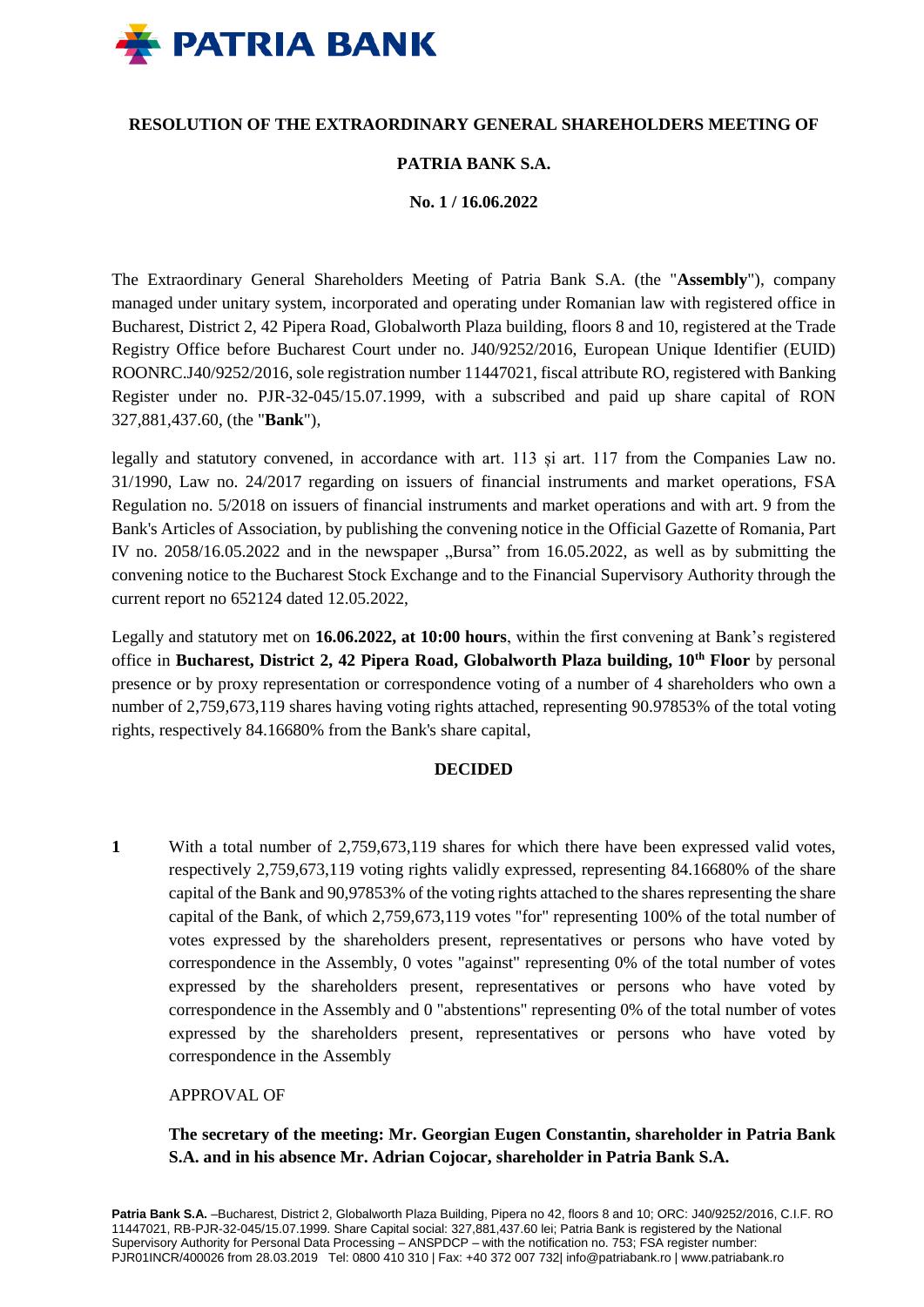

**2** With a total number of 2,759,673,119 shares for which there have been expressed valid votes, respectively 2,759,673,119 voting rights validly expressed, representing 84.16680% of the share capital of the Bank and 90,97853% of the voting rights attached to the shares representing the share capital of the Bank, of which 2,759,673,119 votes "for" representing 100% of the total number of votes expressed by the shareholders present, representatives or persons who have voted by correspondence in the Assembly, 0 votes "against" representing 0% of the total number of votes expressed by the shareholders present, representatives or persons who have voted by correspondence in the Assembly and 0 "abstentions" representing 0% of the total number of votes expressed by the shareholders present, representatives or persons who have voted by correspondence in the Assembly

#### APPROVAL OF

**The issuance by the Bank of unsecured, non-convertible, subordinated bonds in dematerialized form, in one or more issues, denominated in RON or EUR, with a total aggregate nominal value of EUR 5 Million ("Bonds"), with a fixed or variable interest rate and the empowerment of the Board of Directors for:**

**(i) the determination of the issue currency for each Bond issue;**

**(ii) approval of the increase in the total nominal value of the issue (s) up to a maximum of EUR 15 Million, depending on market conditions;**

**(iii) approval of the type and interest rate for each issue;**

**(iv) approval of the maturity of the Bonds for each issue; and the nominal value of a Bond will be at least equal to EUR 50,000. If necessary, the aggregate value of the issue (s) may be less than EUR 5 Million. The bonds will be placed without drawing up an offer prospectus, based on one or more exceptions from the obligation to draw up a prospectus, provided by art. 1 para. 4 of EU Regulation 1129/2017, through one or more private placements, the Board of Directors being also empowered to approve the placement (s) structure, in compliance with the legal provisions and regulations on Tier II capital, established in accordance with the Romanian legislative framework in force ("Offer").**

**3** With a total number of 2,759,673,119 shares for which there have been expressed valid votes, respectively 2,759,673,119 voting rights validly expressed, representing 84.16680% of the share capital of the Bank and 90,97853% of the voting rights attached to the shares representing the share capital of the Bank, of which 2,759,673,119 votes "for" representing 100% of the total number of votes expressed by the shareholders present, representatives or persons who have voted by correspondence in the Assembly, 0 votes "against" representing 0% of the total number of votes expressed by the shareholders present, representatives or persons who have voted by correspondence in the Assembly and 0 "abstentions" representing 0% of the total number of votes expressed by the shareholders present, representatives or persons who have voted by correspondence in the Assembly

APPROVAL OF

**The admission to trading of the Bonds on the regulated market operated by the Bucharest Stock Exchange, after successfully closing of the Offer (s), and the undertaking by the Bank**  of all required actions and formalities in this regard ("Admission to Trading").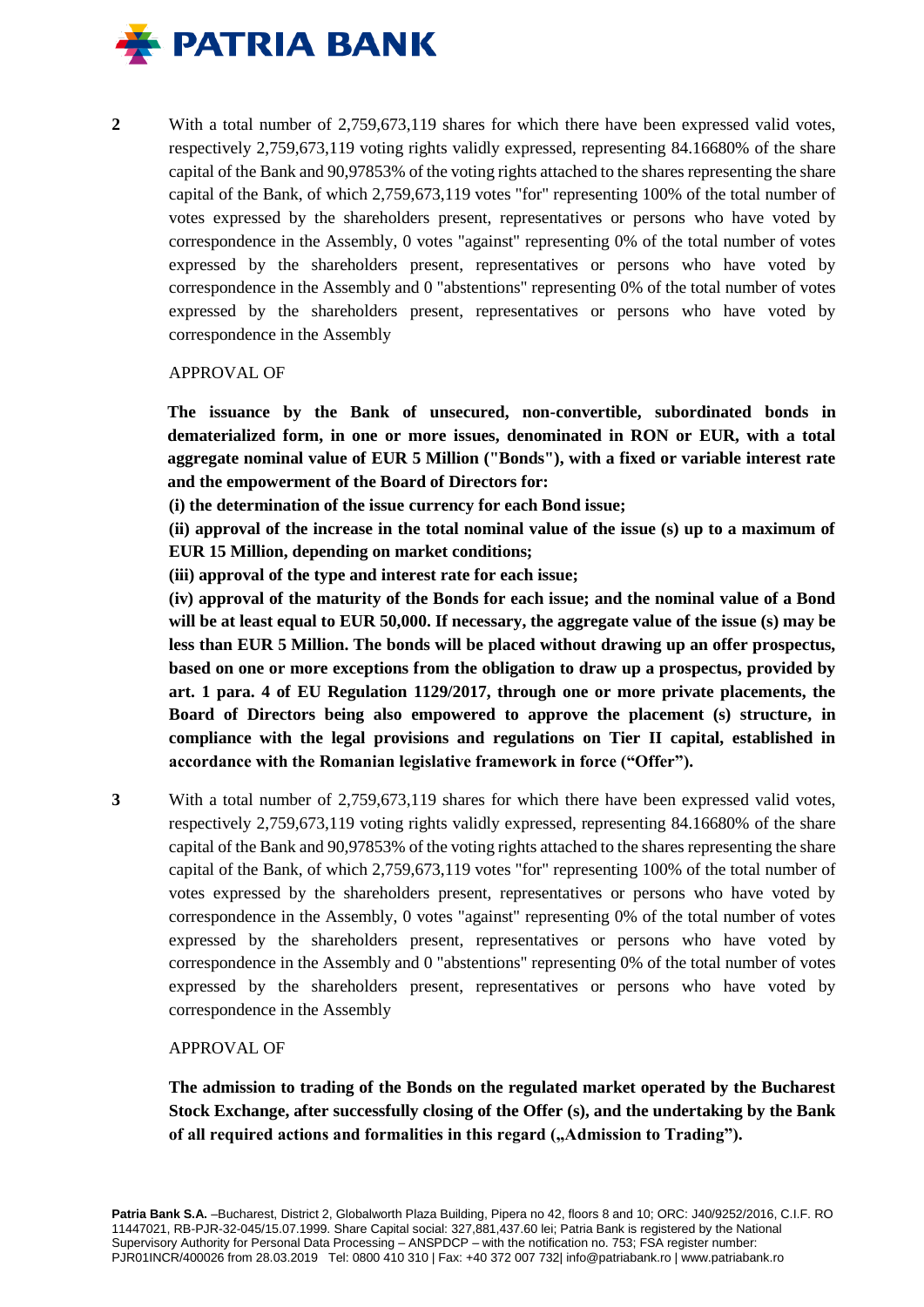

**4** With a total number of 2,759,673,119 shares for which there have been expressed valid votes, respectively 2,759,673,119 voting rights validly expressed, representing 84.16680% of the share capital of the Bank and 90,97853% of the voting rights attached to the shares representing the share capital of the Bank, of which 2,759,673,119 votes "for" representing 100% of the total number of votes expressed by the shareholders present, representatives or persons who have voted by correspondence in the Assembly, 0 votes "against" representing 0% of the total number of votes expressed by the shareholders present, representatives or persons who have voted by correspondence in the Assembly and 0 "abstentions" representing 0% of the total number of votes expressed by the shareholders present, representatives or persons who have voted by correspondence in the Assembly

## APPROVAL OF

**The empowerment of the Board of Directors, with the possibility of sub delegation, depending on the case, in order to execute all operations and/or procedures regarding the implementation of operations for the issuance of Bonds, for example, but not limited to the following operations:**

**(i) Establishing the period of the Offer, depending on the evolution of the conditions on the financial markets;**

**(ii) Determining the timing of the issue, the number of issues, the number of bonds to be issued in a placement, the face value of a bond, the currency of issue, the maturity, the interest payment interval (coupon), the method of placement;**

**(iii) Establishing the structure of the offer / offers through which the bonds will be issued**

**(iv) Establishing the intermediary or intermediaries of the Offer and of the Admission to Trading procedure;**

**(v) Establish the type and rate or method of calculating the interest related to the Bonds, taking into account the prevailing market conditions as it results from the Bookbuilding process and the consultation with intermediaries, to establish the final maturity of the Bonds, as well as the manner of repaying the Bonds;**

**(vi) Examine the opportunity and decide to increase the aggregate value of the Bond issue (s) up to a maximum total nominal value of EUR 15 Million, in accordance with point 2 above; (vii) To issue any decision and to perform any legal acts and facts necessary, useful and / or opportune to carry out the EGMS decisions, including, but not limited to, negotiating, establishing and approving the terms and conditions of the Offer, respectively the number of Bonds, the interest rate of the Bonds, as well as other terms and conditions of the Bonds, the contractual conditions, the interest, the fees and charges, the guarantees, establishing the date of initiation of the procedures for issuing the Bonds and the subscription period, as well as the negotiation , approving and signing any documents related to the Offer and Admission to trading, negotiating and signing any contracts with the intermediary and any consultants, as well as fulfilling any necessary legal acts and facts, insofar as they comply with the EGMS decisions; and**

**(viii) To approve / negotiate any contracts and / or arrangements regarding the Bonds and / or the Offer and / or the Admission to trading or any other arrangements, including the presentation document Bonds, the prospectus for admission to trading, any contracts, certificates, statements, registers, notices, addendums and any other necessary acts and documents, to complete any formalities and to authorize and / or execute any other actions necessary to give full effect to the issuance of the Bonds and / or the Offer and / or Admission**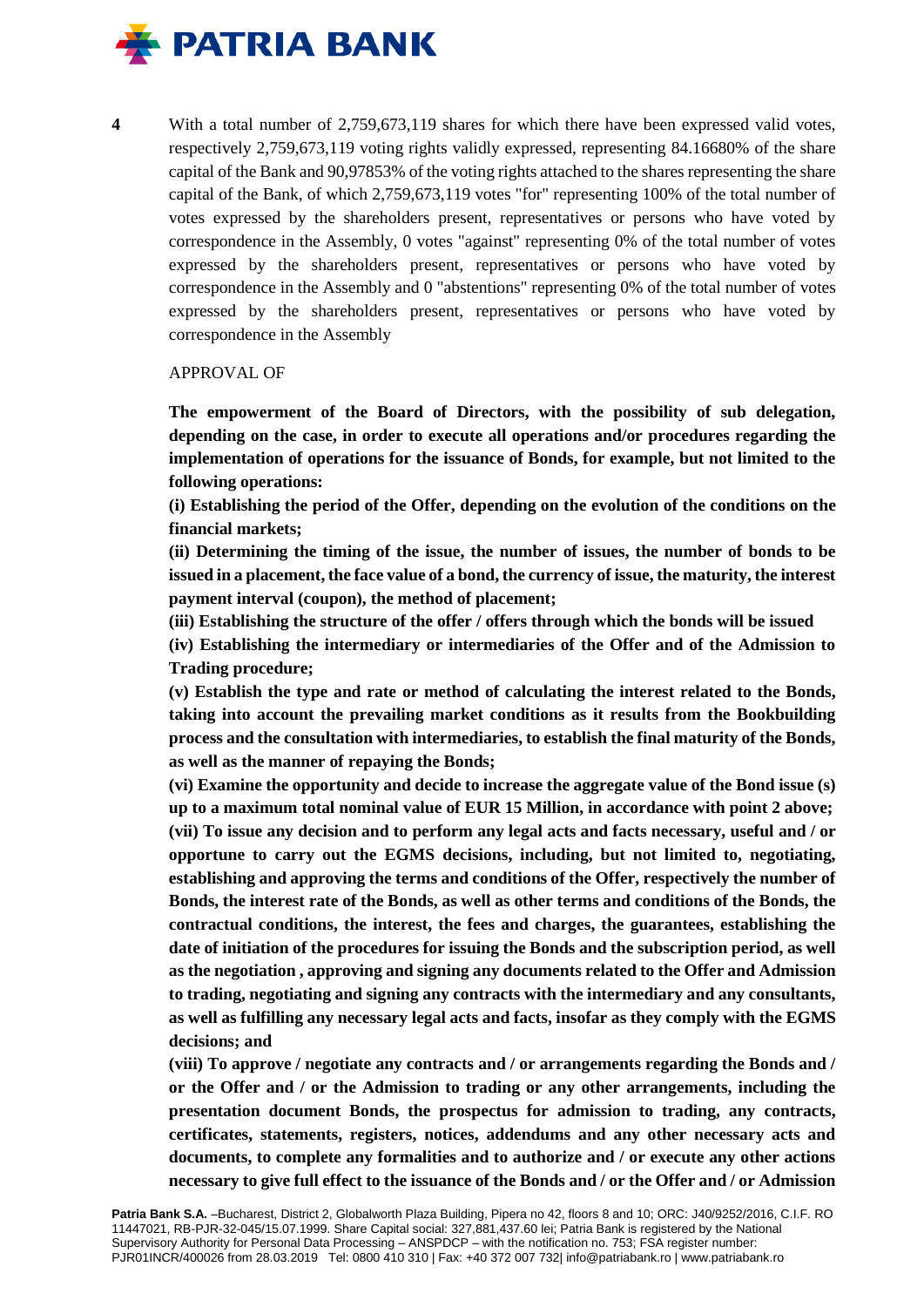

**to trading (as the case may be) and to empower of the Bank representatives to sign any such documents, complete any such formalities and perform any such actions;**

**(ix) Establishing the successful condition of the Bonds issue;**

**The Board of Directors will have the competence to decide and fulfill absolutely any aspect regarding the implementation of the present EGMS decision, the above enumeration not being exhaustive.**

**5** With a total number of 2,759,673,119 shares for which there have been expressed valid votes, respectively 2,759,673,119 voting rights validly expressed, representing 84.16680% of the share capital of the Bank and 90,97853% of the voting rights attached to the shares representing the share capital of the Bank, of which 2,759,673,119 votes "for" representing 100% of the total number of votes expressed by the shareholders present, representatives or persons who have voted by correspondence in the Assembly, 0 votes "against" representing 0% of the total number of votes expressed by the shareholders present, representatives or persons who have voted by correspondence in the Assembly and 0 "abstentions" representing 0% of the total number of votes expressed by the shareholders present, representatives or persons who have voted by correspondence in the Assembly

# APPROVAL OF

**Empowering any of the members of the Management Board to undertake all the legal formalities necessary for fulfilling all the publication requirements for the resolutions approved by the EGSM on June 16, 2022, as well as approval of the power of these members to appoint other persons in order to fulfil the formalities mentioned above.**

**6** With a total number of 2,759,673,119 shares for which there have been expressed valid votes, respectively 2,759,673,119 voting rights validly expressed, representing 84.16680% of the share capital of the Bank and 90,97853% of the voting rights attached to the shares representing the share capital of the Bank, of which 2,759,673,119 votes "for" representing 100% of the total number of votes expressed by the shareholders present, representatives or persons who have voted by correspondence in the Assembly, 0 votes "against" representing 0% of the total number of votes expressed by the shareholders present, representatives or persons who have voted by correspondence in the Assembly and 0 "abstentions" representing 0% of the total number of votes expressed by the shareholders present, representatives or persons who have voted by correspondence in the Assembly

# APPROVAL OF

**Date of July 04, 2022 as Record Date for the purpose of identifying the shareholders upon which the resolution of the extraordinary meeting of shareholders, in accordance with the provisions of article 87(1) of Law no. 24/2017 regarding on issuers of financial instruments and market operations.**

**7** With a total number of 2,759,673,119 shares for which there have been expressed valid votes, respectively 2,759,673,119 voting rights validly expressed, representing 84.16680% of the share capital of the Bank and 90,97853% of the voting rights attached to the shares representing the share capital of the Bank, of which 2,759,673,119 votes "for" representing 100% of the total number of votes expressed by the shareholders present, representatives or persons who have voted by